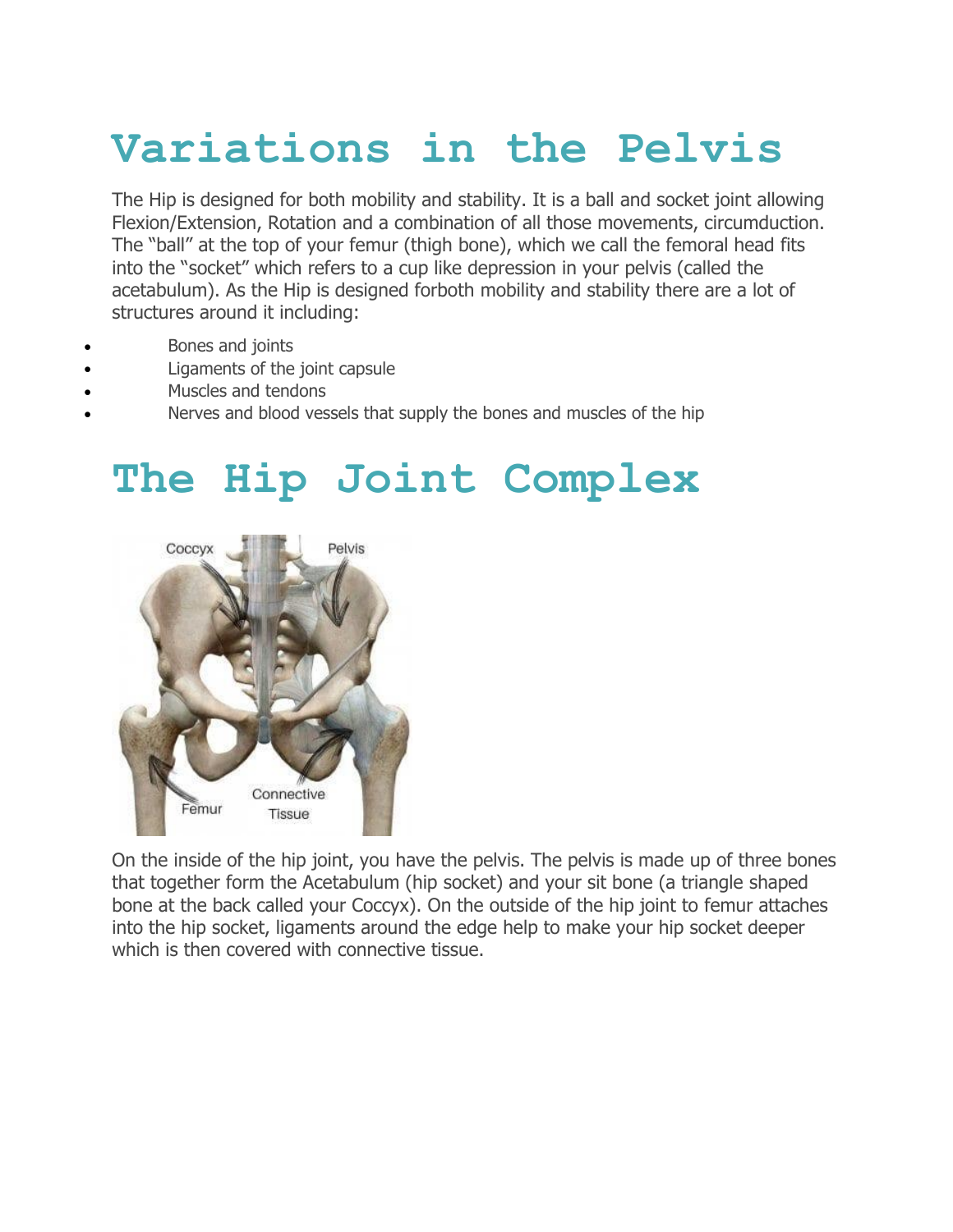#### **Squatting:The Femur**



The main areas of your femur relating to hip anatomy when squatting are the head neck and body of the Femur.

#### **Find Your Perfect Squat: Hip Socket**



In the picture above the femur on the left has been removed, the highlighted (Blue) structure is called the acetabulum and helps to deepen the hip joint and increase stability. These are standardized and typically show what's considered 'normal anatomy'.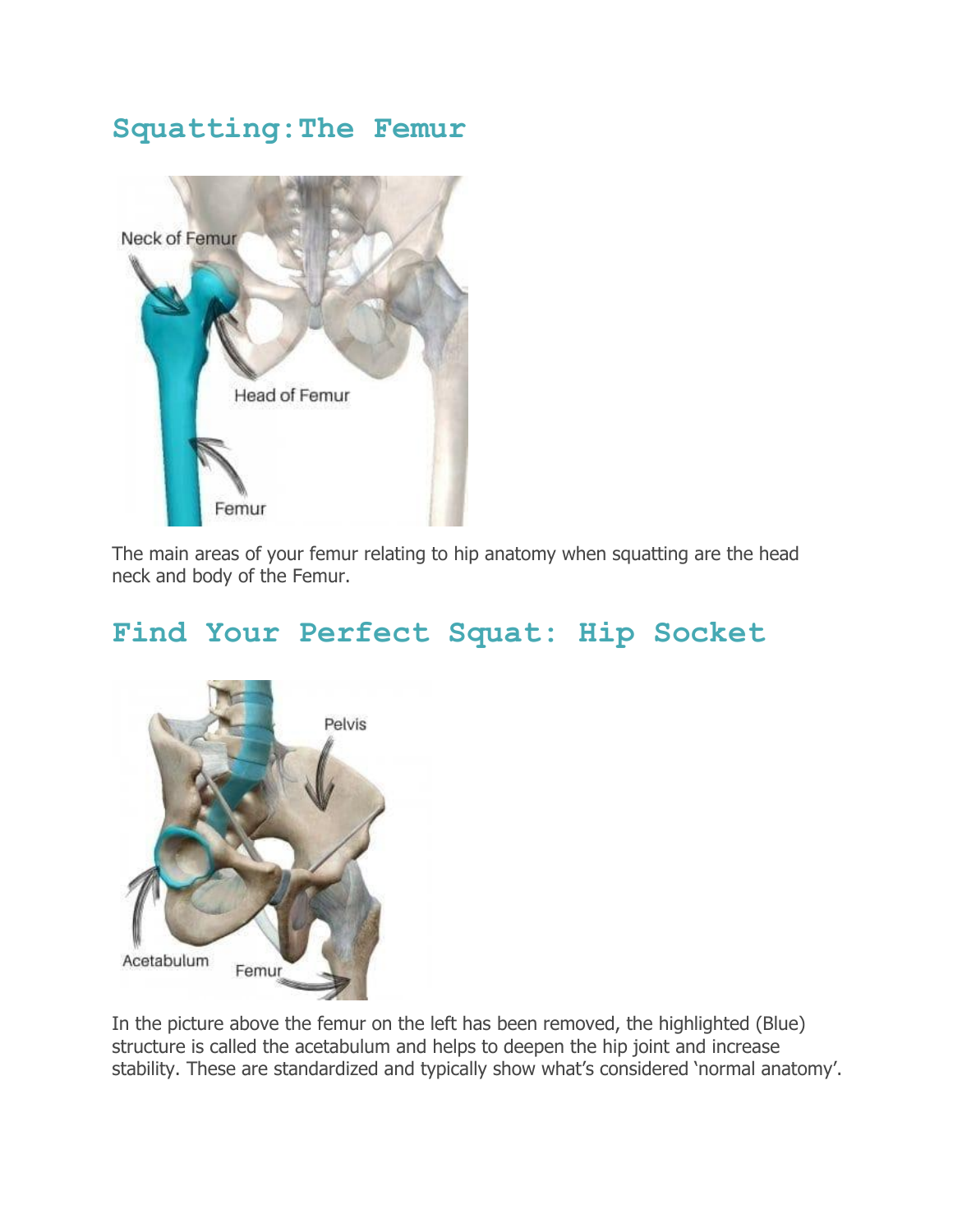You, however, are a special little snow flake thanks to your genetics diet, and how you and your ancestors have used their hips in the past.

Therefore, femur and hip socket shape varies from person to person, which will all affect the way you squat.

# **Anatomical Variations**

Actual variations of the hip joint complex are endless with new ones being discovered every day, but these are the **main** bony variations to consider:

- . Femoral neck angle
	- . Length of femoral neck
- . Version/torsion of the femur
- . Combination of femoral variations
- . Hip socket orientation
	- . Depth of Hip Socket

#### **1. Femoral Neck Angle Variations**



Here are two different femurs from two different people. One femoral neck is pointing across while the other points up. Femoral Neck angles will alter squat stance width as well as the amount of torsion you need to create in the hip to generate the required amount of tension to make sure the movement is coming from your hips and not your lower back.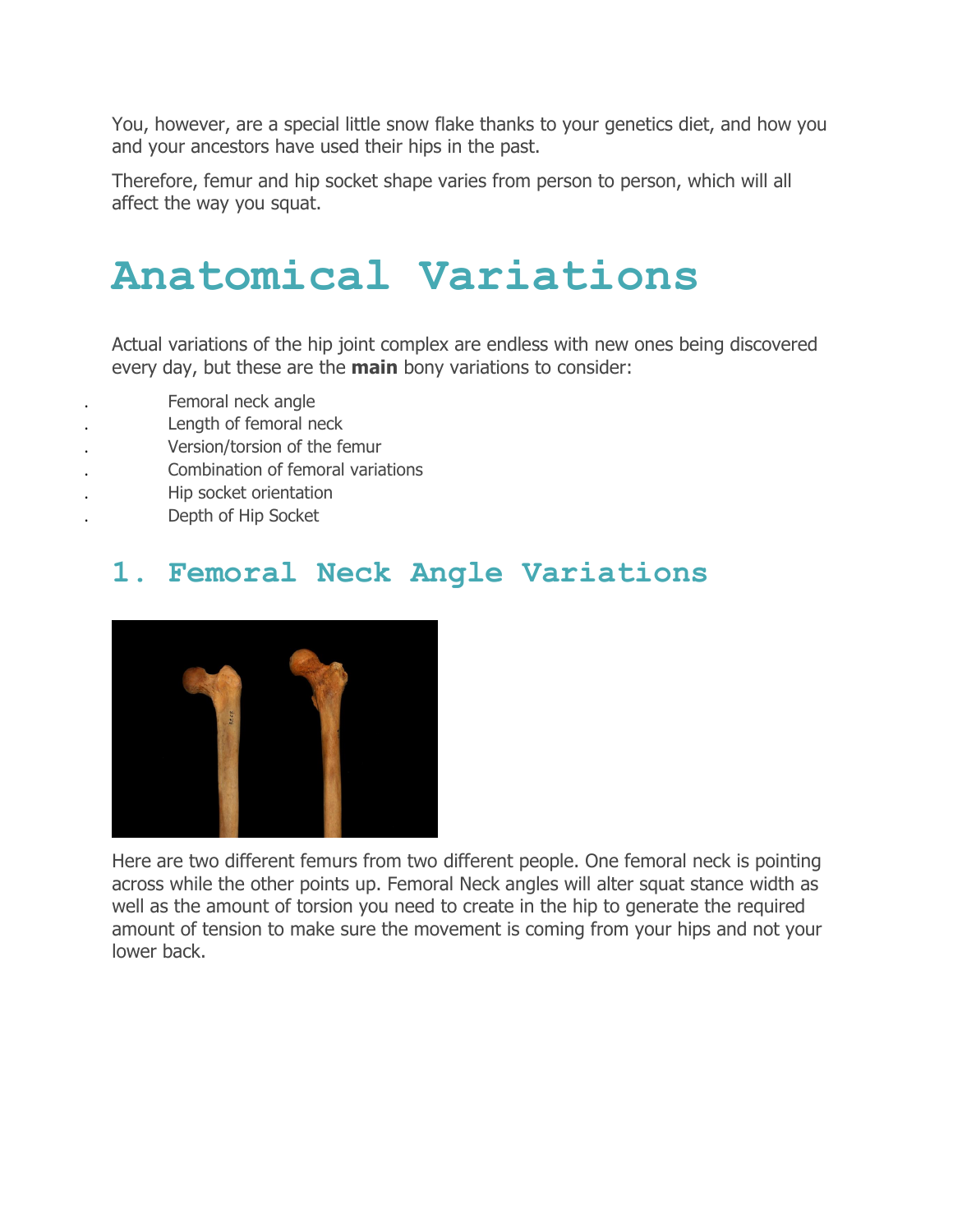#### **2.Length of Femoral Neck**



In this picture, the femoral neck angle looks pretty similar, the difference lies in the length of the neck of the femur. This can affect how much of the head/neck is covered by the socket of the hip joint. Which will affect the stability of the hip joint.

The femoral heads are also different sizes. The smaller the head the greater the surface area which is in contact with the hip socket, as mention previously this play a role in hip stability.

The Larger femoral head will have less surface area in contact with the hip socket and will therefore be a more mobile hip joint.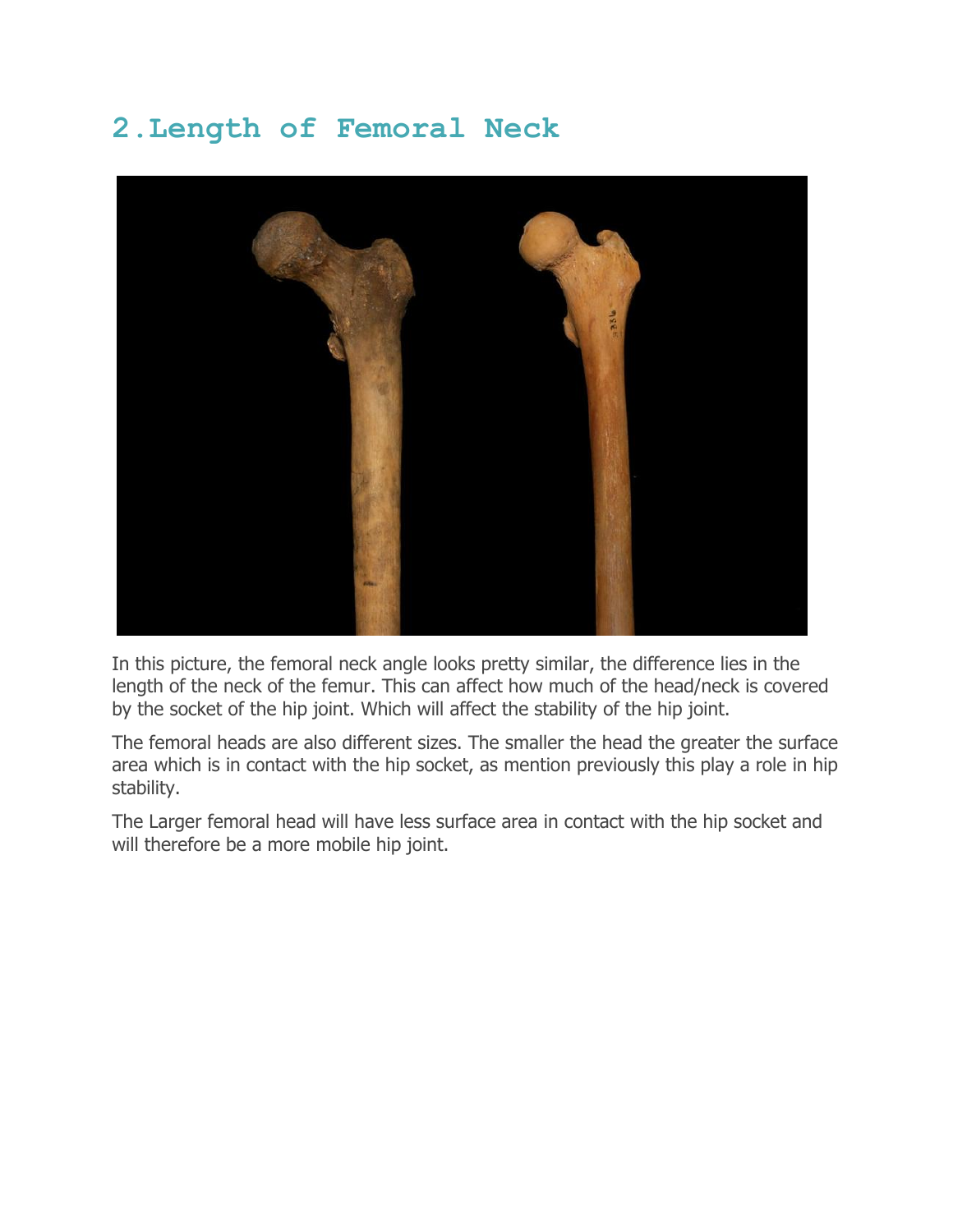#### **3. Torsion of the Femur**



The Greater the torsion, the more your toes will point out when squatting. This is a great picture to demonstrate **torsion (twisting)** of the femur. This is usually determined by your genetics and diet, but repetitive movements during bone growth can also play a role in the torsion angle of your femur.

#### **4. Spectrum of Femoral Variations**



Your Bone structure is largely due to genetic make-up and how your muscles pull on those bone during your growth years.

Bone respond and grow according to the stress that is placed on them. This leads to different neck lengths, different amounts of torsion, varying neck angles, and also variations in the hip socket depth and orientation.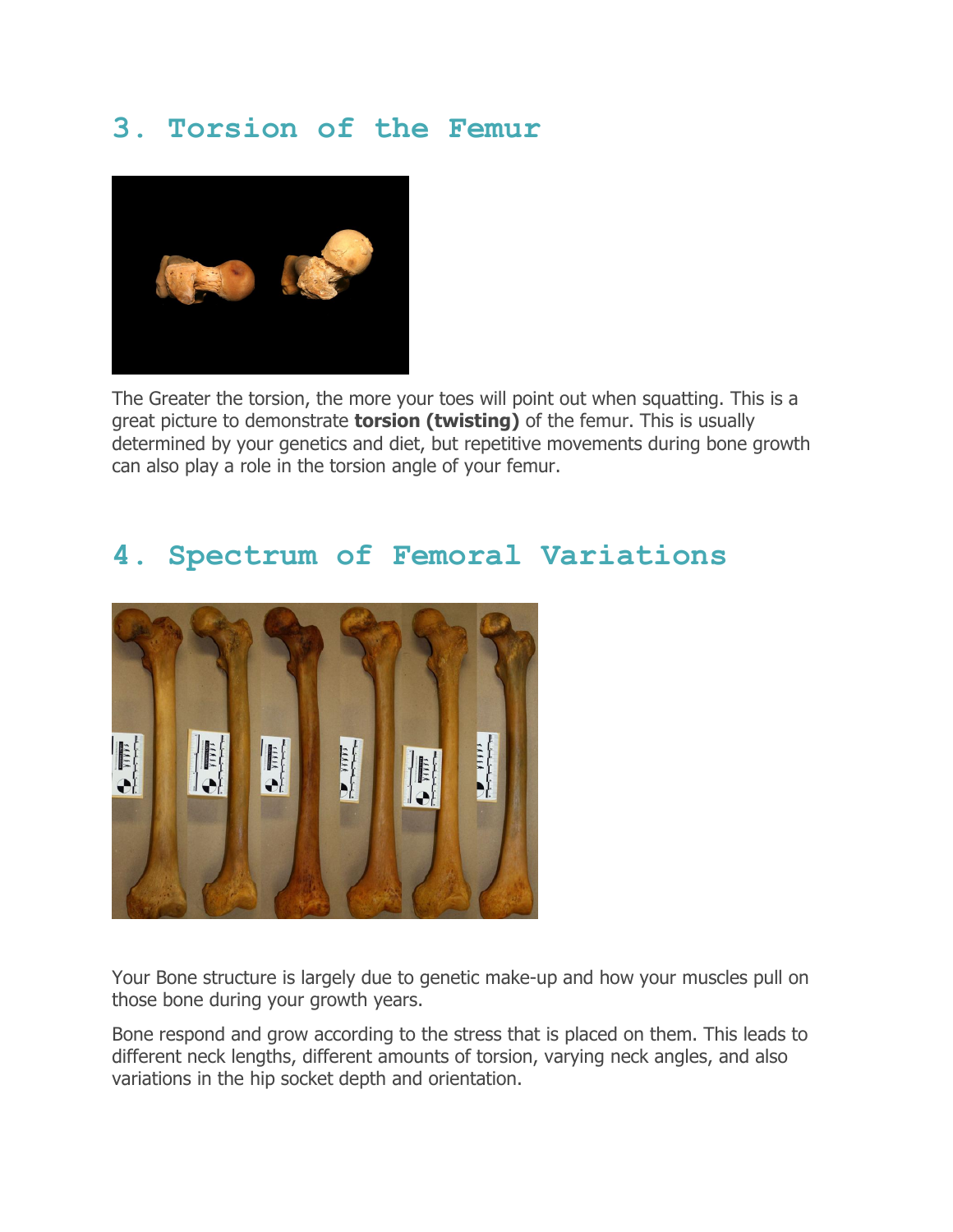Then you also have the fact that muscles to can have altered attachment point, and some people actually have more muscles and ligaments then others.

This means there is no one size fits all approach to squatting, but there are fundamentals everyone should be aiming for.

#### **5. Hip Socket Orientation**



Now it's time to look at your hip. In this picture the hip sockets on the left are facing more anteriorly (forward) this will allow for great upward and downward rotation of the femur in the hip and mean that this person will be able to squat deeper before their pelvis tucks under (butt wink). The person on the right with the hip sockets pointing more laterally will either have an earlier butt wink or have to externally rotate their legs or have a wider squat stance to make some extra room.

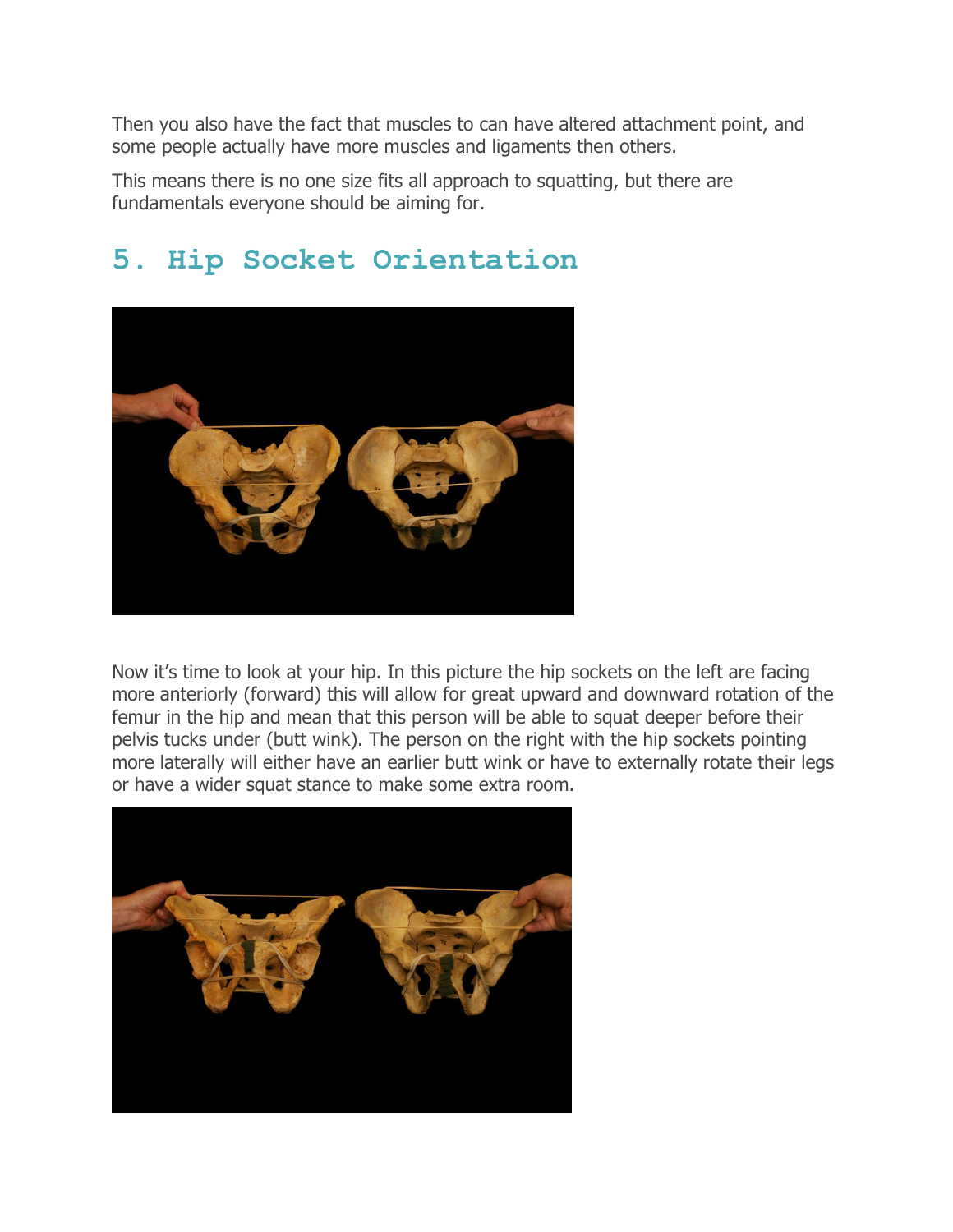This picture above also demonstrates the variability of hip socket orientation. The pelvis on the left, with sockets that point more upward and more forward then the right and better able to have a narrower squat stance and find it easier to get into a deep squat.

### **6. Depth of Hip Socket/Socket Orientation from Side View**



This final picture is a side view of the hip socket. One is staring straight at you; the other is pointing down and in the front. This is another example of differences in **hip socket orientation**. The socket on the left is also deeper than the one on the right. This is an example of variation in **hip socket depth**.

You should know by now the deeper the hip socket, the more stable the hip will be and the less mobile it will be. Whilst the shallower a hip socket on the right, will generally have a greater range of motion but need more stability. **Source: Functional Movement Club** 

## **So, What Do You Do?**

First find your ideal squat stance width. Wiggle feet/knees in or out to find your most comfortable position. Your perfect squat isn't about imitating your yoga classmates to do a pose. It's about natural fitness and health maintenance. Different people have different anatomy and that is why people should squat differently.